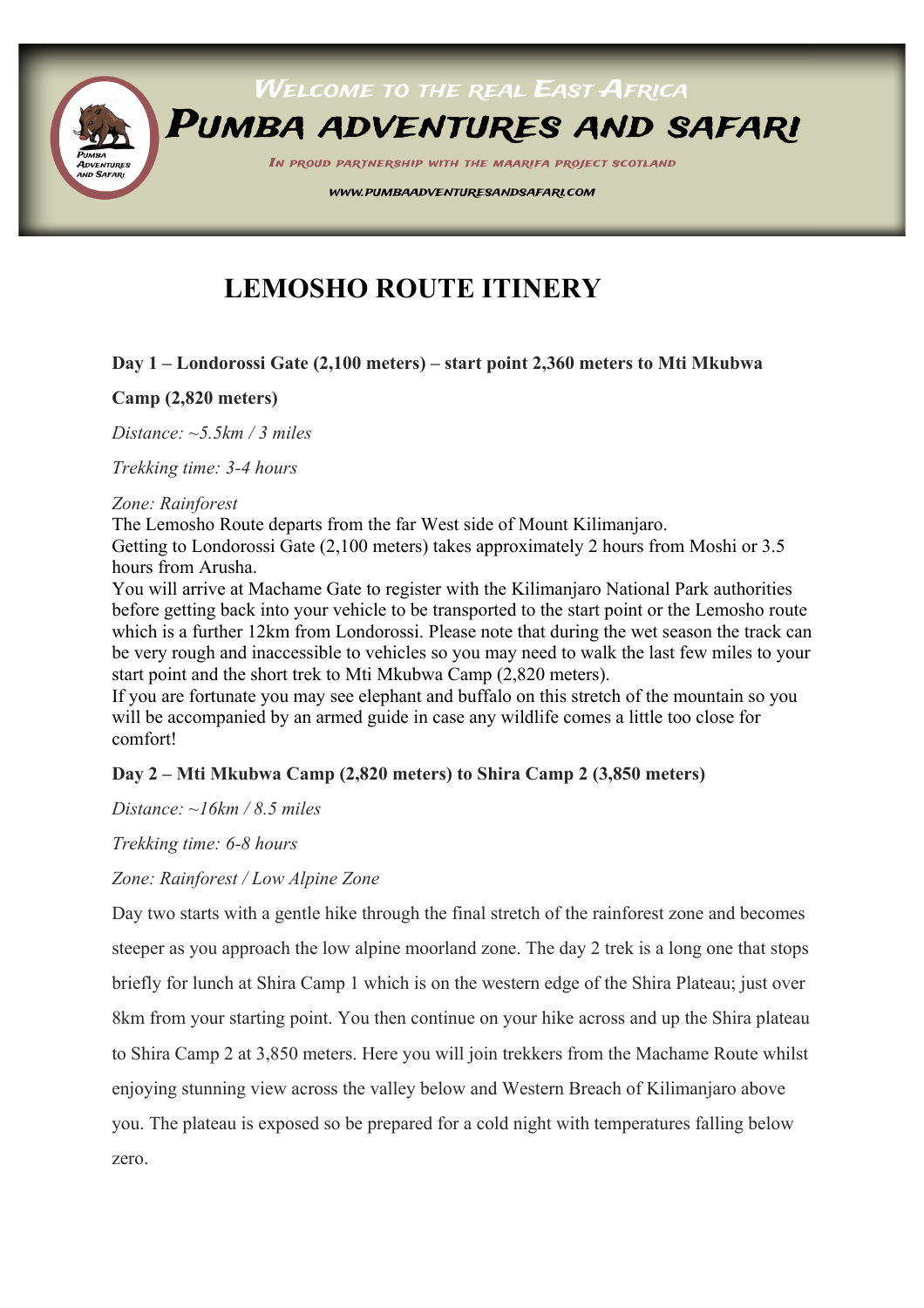# **Day 3 – Shira Camp (3,850 meters) to Lava Tower (4,600 meters) and then Barranco Camp (3,900 meters)**

*Distance: ~11km / 7 miles*

*Trekking time: 5-7 hours*

# *Zone: Low alpine zone / High alpine zone*

On day 3 you trek due east, passing through the 'Garden of the Senecios' which features many stunning giant lobelias. The landscape rapidly changes to become desert-like as you approach Lava Tower and the Shark's Tooth formation at 4,600 meters. From Lava Towers you will descend through spectacular landscape to Barranco Camp at 3,900 meters, to spend the night at a very similar elevation as your previous night. Climbing high and sleeping low maximises the chance of your body acclimatising to altitude.

# **Day 4 – Barranco Camp (3,900 meters) to Karanga Camp (3,960 meters) (and then**

# **Barafu Camp – 4,680 meters)**

*Distance: ~9.5km / 6 miles*

*Trekking time: 8-10 hours*

#### *Zone: High alpine zone*

On day 4 you will be presented with the relatively steep Barranco 'Breakfast' climb, a 257 meter scramble up the Barranco Wall. Be prepared to use all four limbs as you slowly traverse the wall to the top of the Karanga Valley and are rewarded by stunning views above the clouds.

For those on an eight day hike, this will be your camp for the night.

From here you follow a path that meanders through many inclines and declines to Karanga Camp (3,960 meters). For those on an eight day hike, this will be your camp for the night. Six and seven day trekkers will stop here for a brief lunch before continuing on through the barren desert landscape that leads to the Mweka trail and up to Barafu Camp (4,680 meters). Barafu is your final ascent camp. On arrival you will be guided to rest in the shade of your tent before dinner then sleep as much as possible prior to being awoken around 11pm for a hot drink and light snack before beginning your summit attempt at midnight.

It is always a good plan to be organised with all your clothing to hand and your head-torch and camera and spare batteries kept warm.

### **Day 5 – Barafu Camp (4,680 meters) to Uhuru Peak (5,895 meters) and then Mweka**

### **Camp (3,100 meters)**

*Distance: ~4.5km / 3 miles ascent and then 11km / 7 mile descent*

### *Trekking time: 6-8 hours to the summit and then 5-8 hours to Mweka*

### *Zone: Glacial zone and the all preceding zones*

Day 5 starts at midnight with a long zigzagging hike with the stars above you and the heavy scree of Kibo under your feet. The going is slow, rough and tough. You will need to dig deep and ensure you maintain a consistent pace to push yourself up to the crater rim. Pole pole (slowly slowly) is the mantra!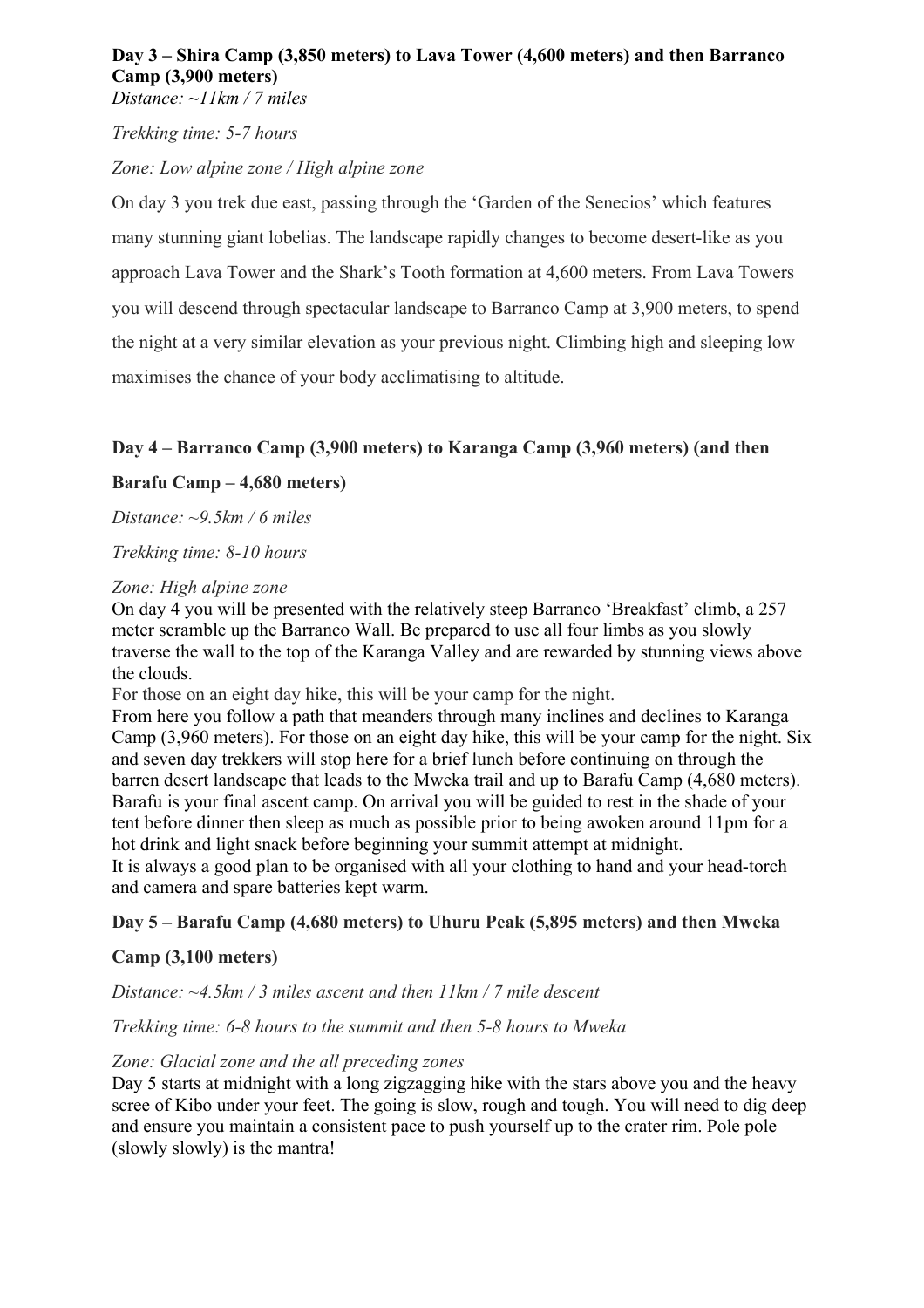After around 4-6 hours you will reach Stella Point (5,739 meters) where you will rest, have some drinks and snacks as you watch the dawn light the sky and the sun rise over the spectacular mountain landscape. We recommend you have your camera ready at this point to record the sun rising on your achievement so far. From Stella Point it is another 1-2 hours of a steady climb onto the crater rim and along to Uhuru Peak (5,895 meters).

NOTE: Over 60% of climbers stop at Stella Point but most can make it to the summit if they are able to find the metal strength to push through. Your guides are looking after you every step of the way and want you to reach the summit as much as you do – however, if you are experiencing severe AMS symptoms you should descend immediately.

Due to the altitude your stay at Uhuru Peak will be short, but long enough for you to celebrate, savour and record the moment. You will then start heading back via Stella Point to Barafu where you will rest for a short time before beginning the descent to Mweka Camp (3,100 meters).

In total you will be trekking between 12-16 hours on day 5.

# **Day 6 – Mweka Camp (3,100 meters) to Mweka Gate (1,640 meters)**

*Distance: ~9km / 6 miles*

*Trekking time: 3-5 hours*

*Zone: Rainforest*

The final day on the mountain is a short one, but nonetheless tiring as your body will be

exhausted. You will walk slowly down through the wonderful rainforest scenery towards

your finish point at Mweka Gate (1,640 meters).

At the gate you will need to sign-out with the authorities and will also receive your

certificate, either for Stella Point or for Uhuru Peak.

**NOTE:** It is customary to pay your tips to the trekking team in the morning at either Mweka

Camp or at Mweka Gate before you depart back to Moshi or Arusha.

Should you wish advice on the tipping system please ask.

### **LEMOSHO ROUTE – ALTITUDE AND DISTANCE PROFILE**

**NOTE:** The most common number of days for the Lemosho route is 7.

Six days is very fast and therefore has a higher incidence of people not acclimatising well enough and developing Acute Mountain (Altitude) Sickness. If choosing a 6 day trek we advise you to be aware of this and to be as prepared as possible.